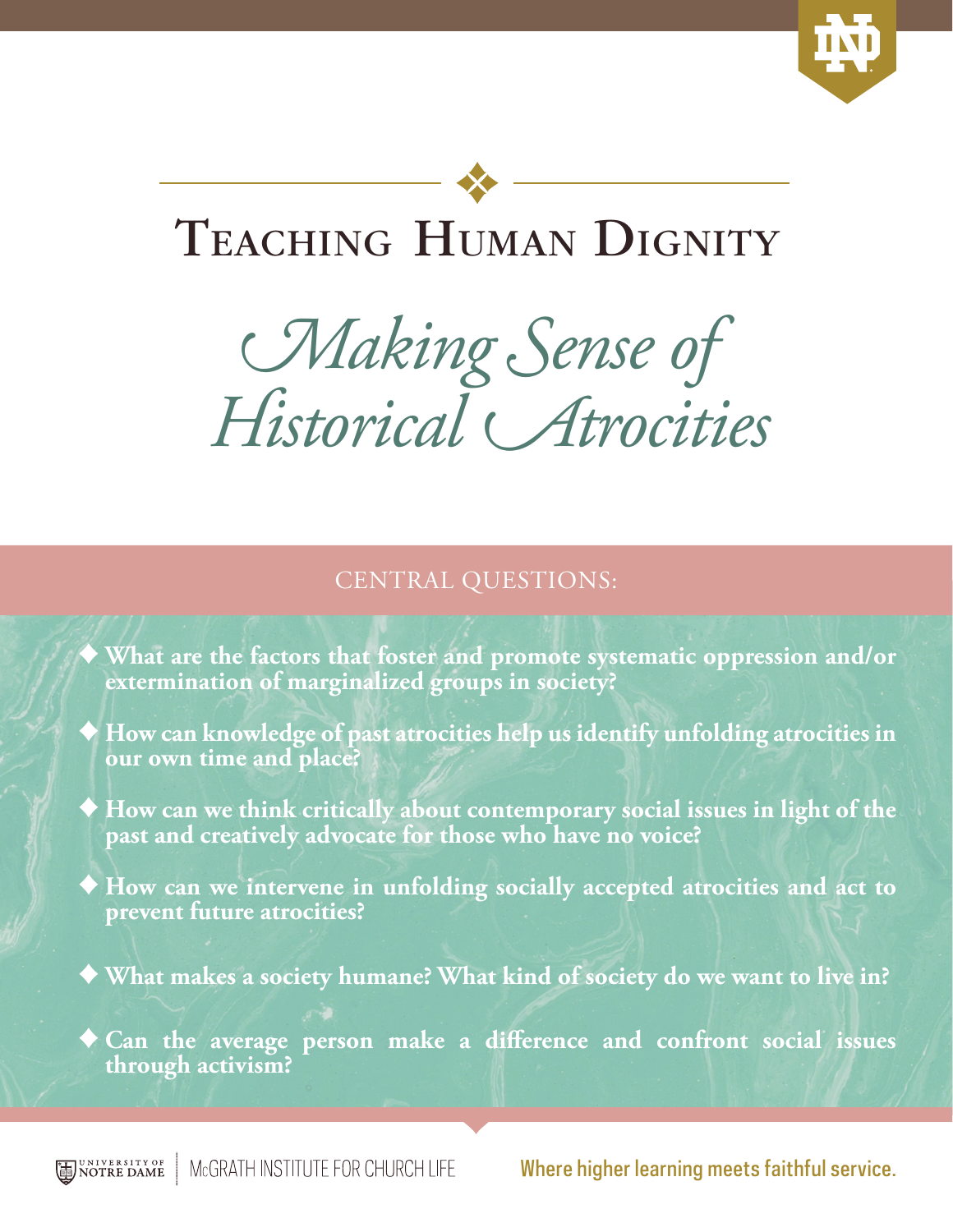Copyright © 2019 McGrath Institute for Church Life, University of Notre Dame.

Developed in Collaboration with Dr. Mary O'Callaghan.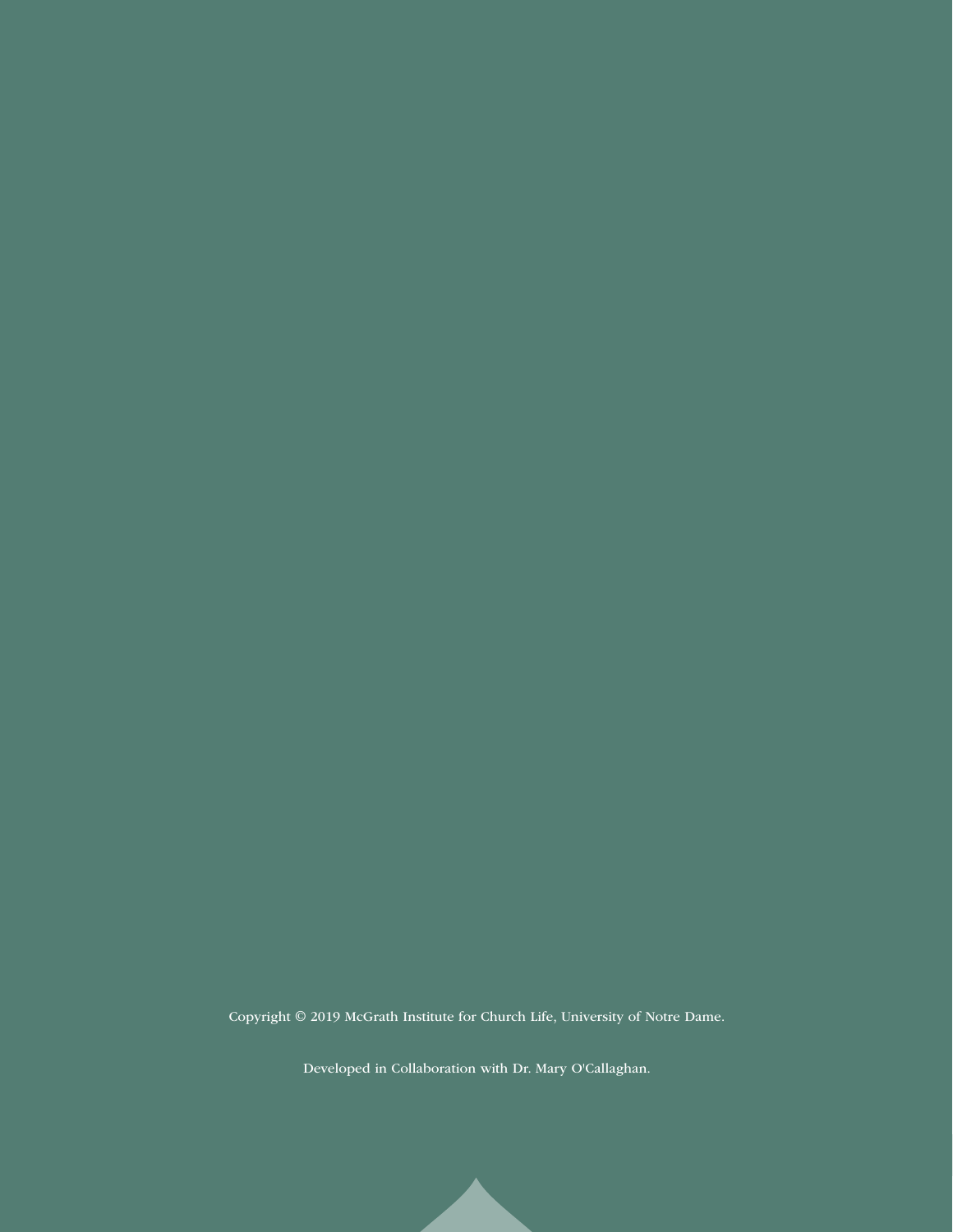### Unit-at-a-Glance

**Curriculum Area:** Social Studies

**Time Requirement:** Ten 50 minute class periods (teachers can modify as needed)

#### **Descriptors:**

Social Issues, Human Dignity, Genocide, Eugenics, Potato Famine, Native American Assimilation and Removal, Institutionalization, Developmental Disability, Disability Selective Abortion, Jérôme Lejeune, Jean Vanier, Systematic Oppression, Atrocities

### Unit Objectives

#### **Students will be able to:**

- analyze attributes of mass atrocities as they apply to historical and contemporary events.
- understand how ideologies, philosophies, propaganda, science, and technology influence the perpetration of atrocities in the past and present.
- participate in structured historical inquiry to make sense of events as they gather information from primary and secondary sources.
- ♦ analyze and evaluate different perspectives and draw conclusions about complex issues grounded in the principles of human dignity and justice.
- ♦ use historical facts and supported evidence to explain why knowledge of the past is required to make informed and just decisions about disability selective abortion today.
- develop a plan for a targeted awareness campaign designed to persuade others about issues concerning social justice.

### Rationale

Understanding history involves more than just the recall of facts and events from bygone days. It also requires the ability to make sense of past people, events, and trends as they relate to the present and future. In this unit, students learn to "do history" and function like historians. They engage in a structured historical inquiry about some of the darkest events in humanity's past. They study mass atrocities--events that involve the intentional and systematic oppression and/or extermination of marginalized individuals and groups. As students study history, and make sense of what they learn, they are empowered to consider how they can most effectively engage with troubling issues in the present and future.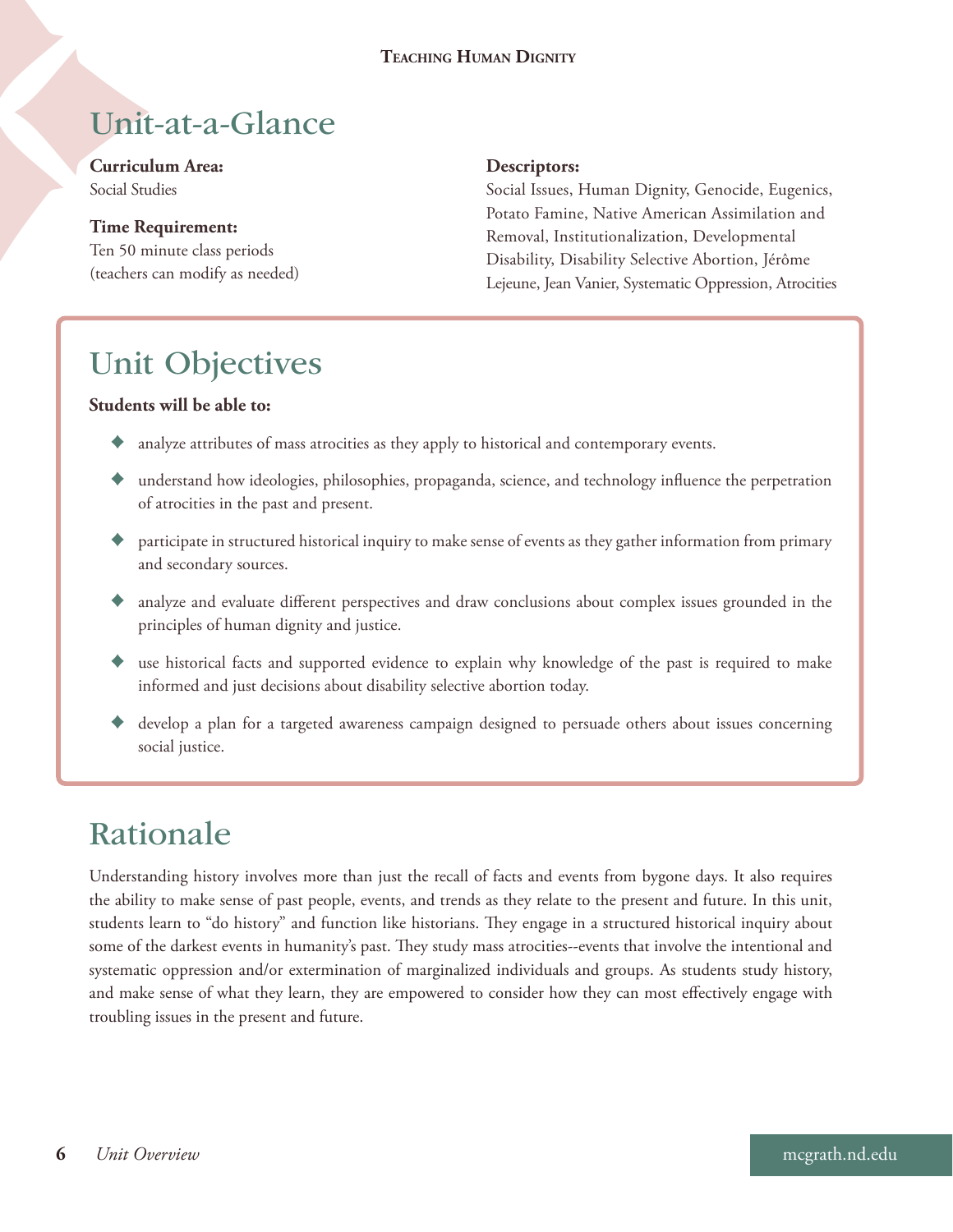### Unit Summary

| <b>Lesson Title</b>                                                                                                                                  | <b>Description</b>                                                                                                                                                                                                                                                                                                                                                                                 | <b>Learning Objectives</b>                                                                                                                                                                                                                                                                                                                                                                                                          |
|------------------------------------------------------------------------------------------------------------------------------------------------------|----------------------------------------------------------------------------------------------------------------------------------------------------------------------------------------------------------------------------------------------------------------------------------------------------------------------------------------------------------------------------------------------------|-------------------------------------------------------------------------------------------------------------------------------------------------------------------------------------------------------------------------------------------------------------------------------------------------------------------------------------------------------------------------------------------------------------------------------------|
| <b>Unit Pre-assessment</b>                                                                                                                           | Prior to the unit, students complete<br>a survey and pre-assessment. Teacher<br>uses gathered data to establish a safe<br>classroom environment and modify<br>instructional experiences in response<br>to students' existing knowledge of<br>historical events.                                                                                                                                    |                                                                                                                                                                                                                                                                                                                                                                                                                                     |
| Lesson #1: Learning about<br><b>Historical Atrocities</b><br>Three 50 minute class periods<br>(possibly additional time based<br>on student ability) | Students work in teacher-assigned<br>groups to explore a particular historical<br>atrocity using primary and secondary<br>sources curated by their teacher. Each<br>group presents new knowledge to their<br>classmates in oral and multimedia<br>format and summarizes this information<br>in a shared document containing an<br>analytical tool called a comparison<br>matrix.                   | Students will be able to read and synthesize<br>primary and secondary sources on<br>historical mass atrocities (e.g., genocide).<br>Students will be able to support their<br>interpretation of historical events with<br>material from primary and secondary<br>sources.<br>Students will be able to explain the<br>details of a particular historical atrocity<br>to their peers using oral and multimedia<br>presentations.      |
| Lesson #2: Analyzing<br><b>Historical Atrocities</b><br>One or two 50 minute class<br>periods, depending on desired<br>depth of coverage             | Using the data entered by each group<br>in the comparison matrix, the students<br>participate in a structured inquiry as<br>they answer the question "How do<br>historical atrocities happen?" They<br>exercise critical thinking skills in four<br>steps: 1) noting similarities, 2) noting<br>differences, 3) acknowledging new<br>learning, and 4) making generalizations<br>based on the data. | Students will be able to analyze data and<br>weigh evidence for claims about how<br>historical atrocities are similar.<br>Students will be able to analyze data<br>and weigh evidence for claims about<br>how historical atrocities are unique and<br>distinct.<br>Students will be able to make<br>generalizations and refer to data that<br>substantiates claims about the factors that<br>enable atrocities to occur in society. |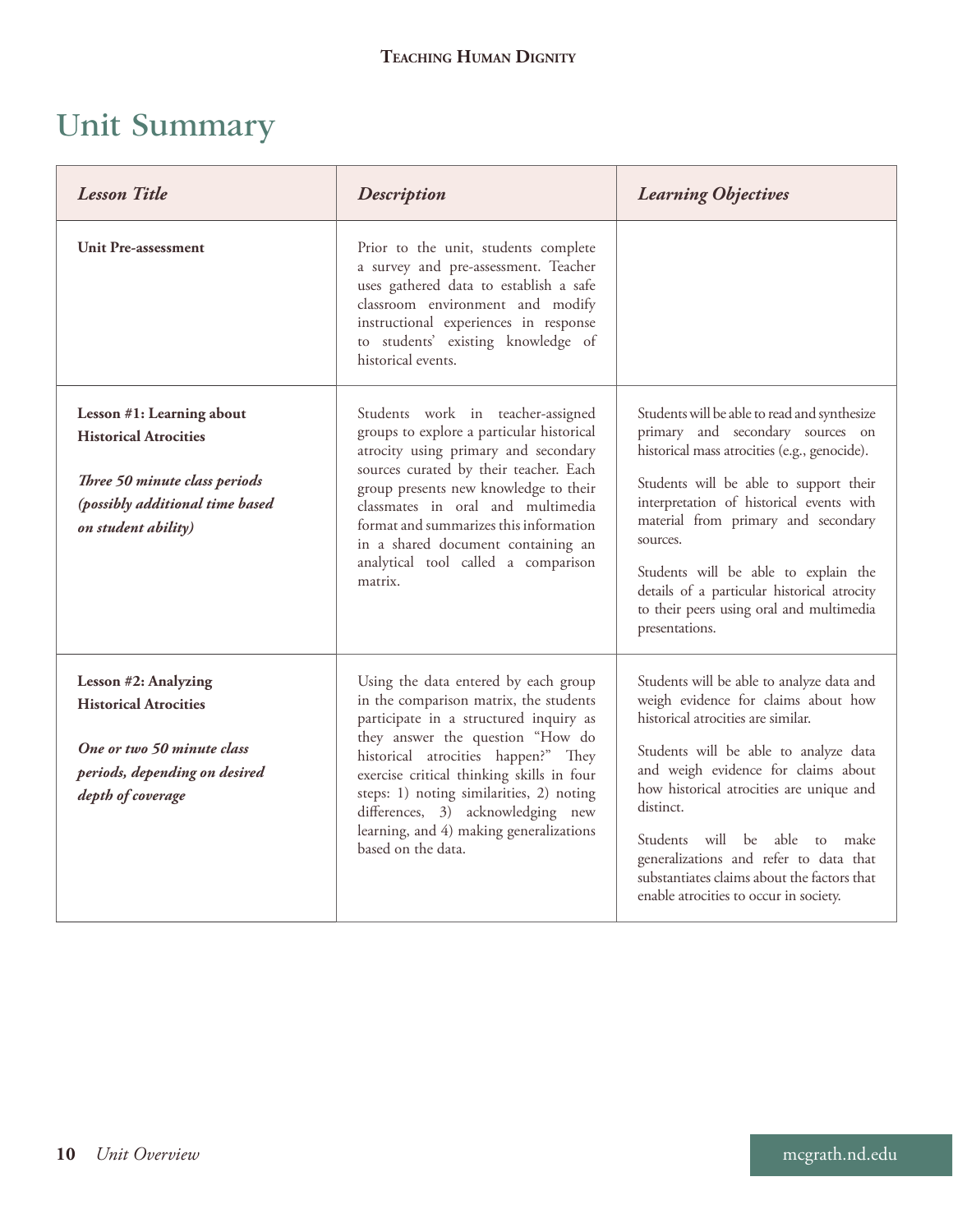### Unit Summary cont.

| <b>Lesson Title</b>                                                       | <b>Description</b>                                                                                                                                                                                                   | <b>Learning Objectives</b>                                                                                                                                                                       |
|---------------------------------------------------------------------------|----------------------------------------------------------------------------------------------------------------------------------------------------------------------------------------------------------------------|--------------------------------------------------------------------------------------------------------------------------------------------------------------------------------------------------|
| Lesson $#2$ cont.                                                         |                                                                                                                                                                                                                      | Students will be able to use data to<br>explain how the values and beliefs of<br>important people and society influence<br>the analysis of and response to challenges<br>and perceived problems. |
|                                                                           |                                                                                                                                                                                                                      | Students will be able to use data to<br>explain how institutions, philosophies,<br>and ideologies shape history through<br>their contributions to key events.                                    |
|                                                                           |                                                                                                                                                                                                                      | Students will be able to list some of<br>the short- and long-term effects of the<br>historical atrocities studied.                                                                               |
| Lesson #3: Are Atrocities<br><b>Unfolding Today?</b>                      | The students analyze a current social<br>trend--disability selective abortion--<br>and referencing their knowledge from<br>studying historic atrocities, answer<br>the question "Are atrocities unfolding<br>today?" | Students will be able to formulate<br>educated predictions about disability<br>selective abortion.                                                                                               |
| Two 50 minute class periods,<br>depending on desired depth<br>of coverage |                                                                                                                                                                                                                      | Students will be able to read, organize,<br>analyze primary and secondary sources<br>about disability and disability selective<br>abortion.                                                      |
|                                                                           |                                                                                                                                                                                                                      | Students will be able to engage in historical<br>inquiry to collect, organize, analyze, the<br>impact of science and technology on<br>disability and disability selective abortion.              |
|                                                                           |                                                                                                                                                                                                                      | Students will be able to use information<br>to explain how biases, stereotypes, values,<br>and beliefs of individuals and societies<br>promote disability selective abortion.                    |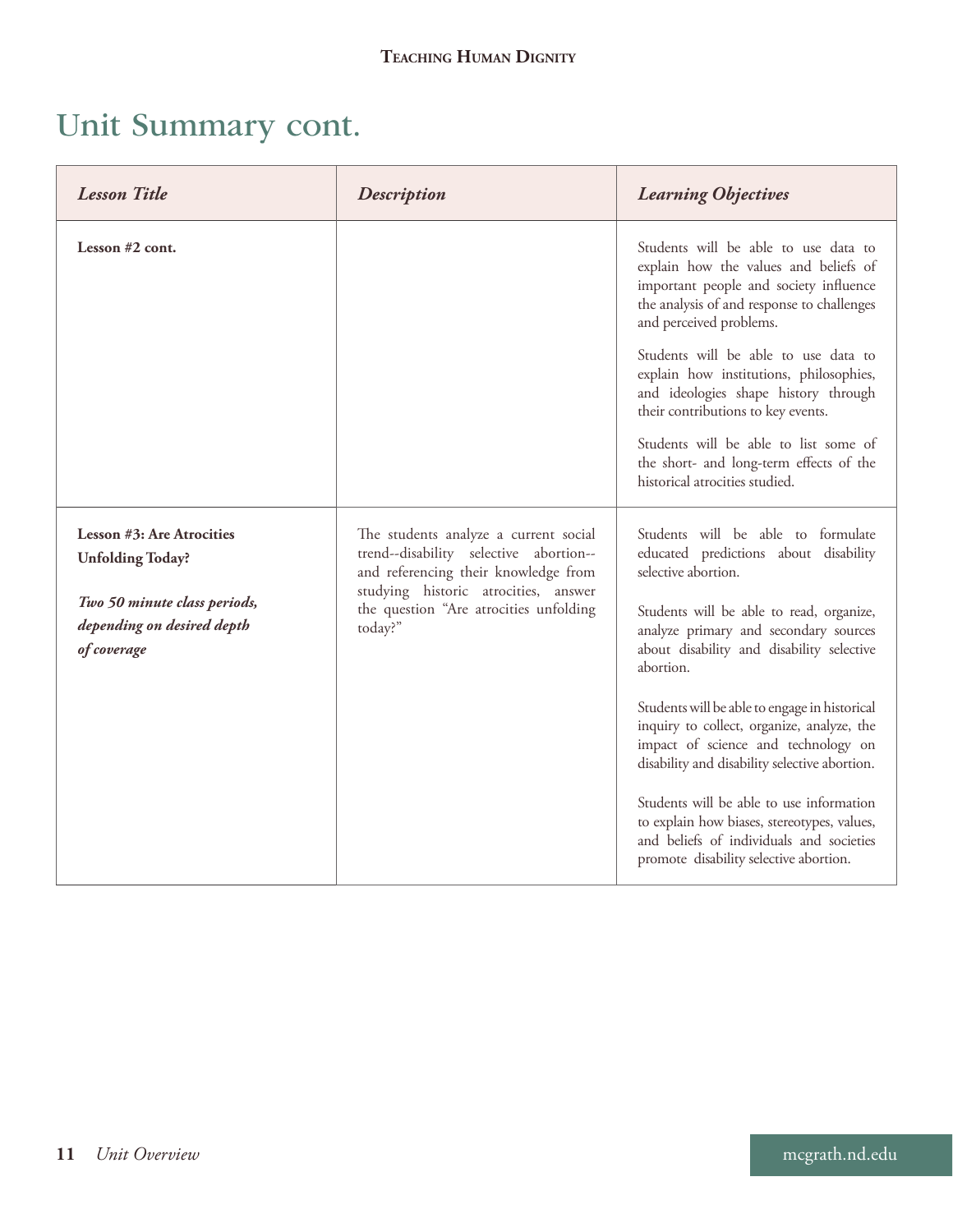### Unit Summary cont.

| <b>Lesson Title</b>                                                                                                             | <b>Description</b>                                                                                                                                                                                                                                                                                                                                                             | <b>Learning Objectives</b>                                                                                                                                                                                                                                                                                                                                                                                                                                                                                                                                                                                                                                                                                                                                                                                                                                                                                                                                                                                                                  |
|---------------------------------------------------------------------------------------------------------------------------------|--------------------------------------------------------------------------------------------------------------------------------------------------------------------------------------------------------------------------------------------------------------------------------------------------------------------------------------------------------------------------------|---------------------------------------------------------------------------------------------------------------------------------------------------------------------------------------------------------------------------------------------------------------------------------------------------------------------------------------------------------------------------------------------------------------------------------------------------------------------------------------------------------------------------------------------------------------------------------------------------------------------------------------------------------------------------------------------------------------------------------------------------------------------------------------------------------------------------------------------------------------------------------------------------------------------------------------------------------------------------------------------------------------------------------------------|
| Lesson #4: Disability<br><b>Selective Abortion</b><br>Two 50 minute class periods,<br>depending on desired depth<br>of coverage | Students learn about a national effort<br>to eradicate Down syndrome through<br>disability selective abortion. They<br>consider the role of values and beliefs in<br>making this practice widespread, relying<br>on data from news coverage.                                                                                                                                   | Students will be able to analyze the<br>contemporary practice of disability<br>selective abortion using a variety of<br>different sources (interviews, news stories,<br>social media, and other documentation)<br>and evaluate various interpretations of<br>disability selective abortion to develop an<br>interpretation supported by evidence.<br>Students will be able to determine<br>whether atrocities continue to occur at<br>the present time in history by comparing<br>and contrasting disability service abortion<br>with historical atrocities.<br>Students will be able to identify the<br>consequences of science and technology<br>on individuals and societies, and consider<br>the ethical issues they raise, especially as<br>they relate to historical atrocities.<br>Students will be able to understand the<br>complex characteristics of historical<br>atrocities and create an effective argument<br>that accurately references them.<br>Students will be able to use credible<br>resources to support an argument. |
| Lesson #5: Persons with<br>Disability as Gift<br>Two 50 minute class periods,<br>depending on desired depth<br>of coverage      | Students will engage with primary<br>sources that present new perspectives<br>on disability: persons with disability as<br>gift. Students will use critical thinking<br>skills to compare and contrast the values<br>and beliefs held by different groups<br>about DSA, consider what makes a<br>society humane, and contemplate what<br>kind of society they want to live in. | Students will be able to organize and<br>analyze the different perspectives on the<br>impact of science and technology expressed<br>in Lesson #4 and Lesson #5, and speculate<br>about what this says about modern values<br>and beliefs.<br>Students will be able to analyze and<br>evaluate the effects that science and<br>medical technology have had for persons<br>with Down syndrome.<br>Students will be able to imagine how people<br>who view disabled persons as a "gift" would<br>answer the question, "What kind of society<br>do we want to live in?"                                                                                                                                                                                                                                                                                                                                                                                                                                                                         |